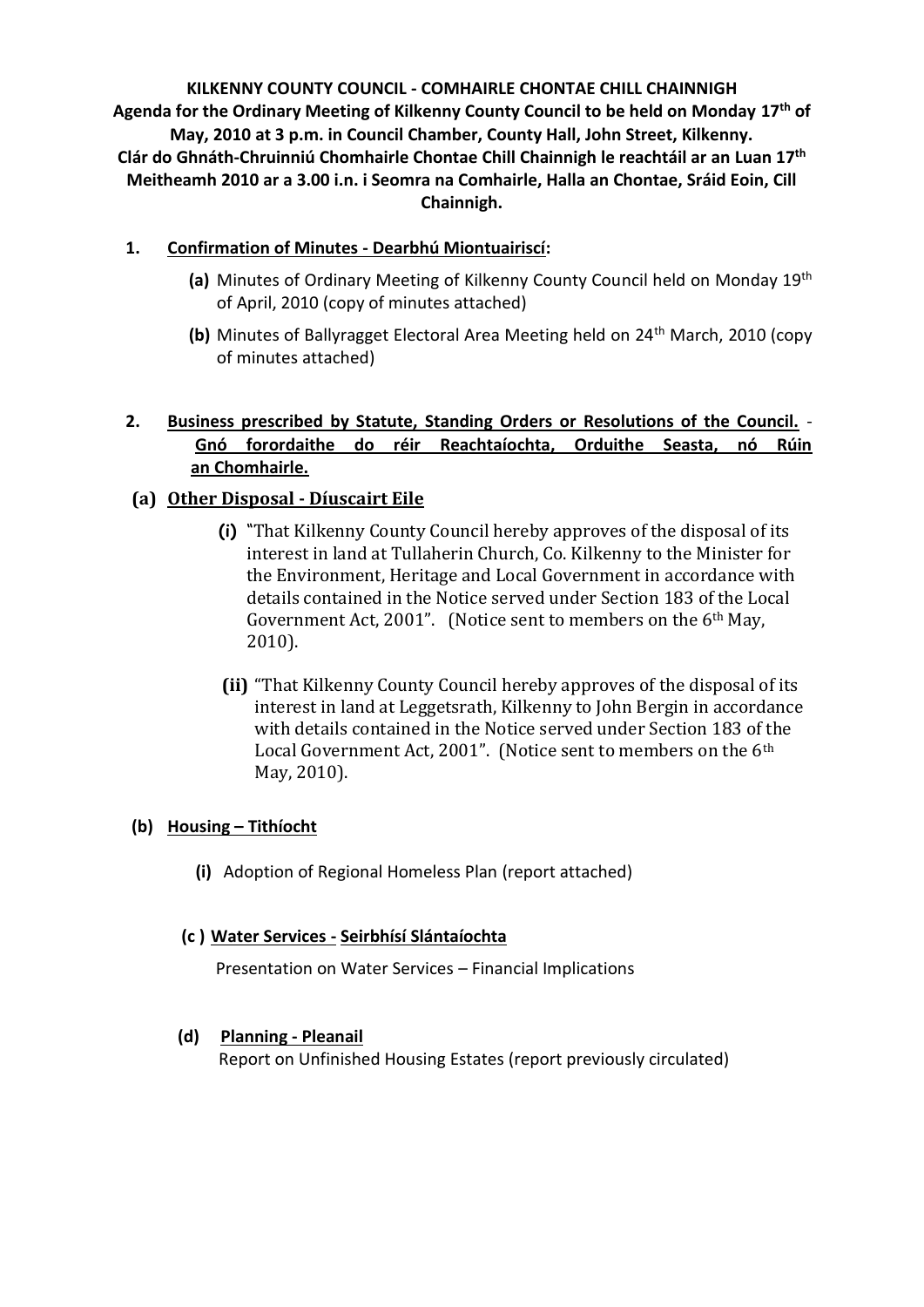# **(e) Corporate - Gnóthaí Corparáideacha**

- **(i)** Change in nomination to SPC 3 Business/Industry. Dee Gibney, Gibney Property Consultants, Provincial House, Patrick Street, Kilkenny to replace Trish Finegan.
- **(ii)** Draft Annual Report 2009 (report to follow)
- **(iii)** Presentation on Broadband Kevin Hanley Head of Information Systems.

### **(f) Finance – Airgeadas**

**(i)** Annual Financial Statement 2009 (report sent with March Agenda)

### **(g) Roads – Bóithre**

- **(i)** Amenity Grants for 2010 (report attached)
- **(ii)** Part 8 Report and Recommendation regarding Salt Barn Infrastructure(report attached)

# **3. Urgent Correspondence - Comhfhreagras Práinneach**

- **4. Business adjourned from a previous Meeting - Gnó ar athló ó chruinniú roimhe seo:**
- **5. Fix Dates and Times of Meetings - Dátaí agus Amanta do chruinnithe a shocrú: (a)** Schedule of meetings from May - July 2010 (attached)

**(b)** Fix Date for Annual Meeting – Suggested Date Friday 25<sup>th</sup> of June.

### **6. Consideration of Reports and Recommendations of Committees of the Council - Plé ar Thuairiscí agus Moltaí ó Choistí an Comhairle:**

- (a) Report on Thomastown Electoral Area Meeting held on 19<sup>th</sup> November, 2009 (Deferred from February Meeting)
- **(b)** Report on Ballyragget Electoral Area Meeting held on Monday 21<sup>st</sup> December, 2009 (Deferred from February Meeting)
- **(c)** Report on SPC 3 Environmental Policy, Fire Services and Emergency Planning meeting held on 3<sup>rd</sup> February, 2010 (Deferred from February Meeting)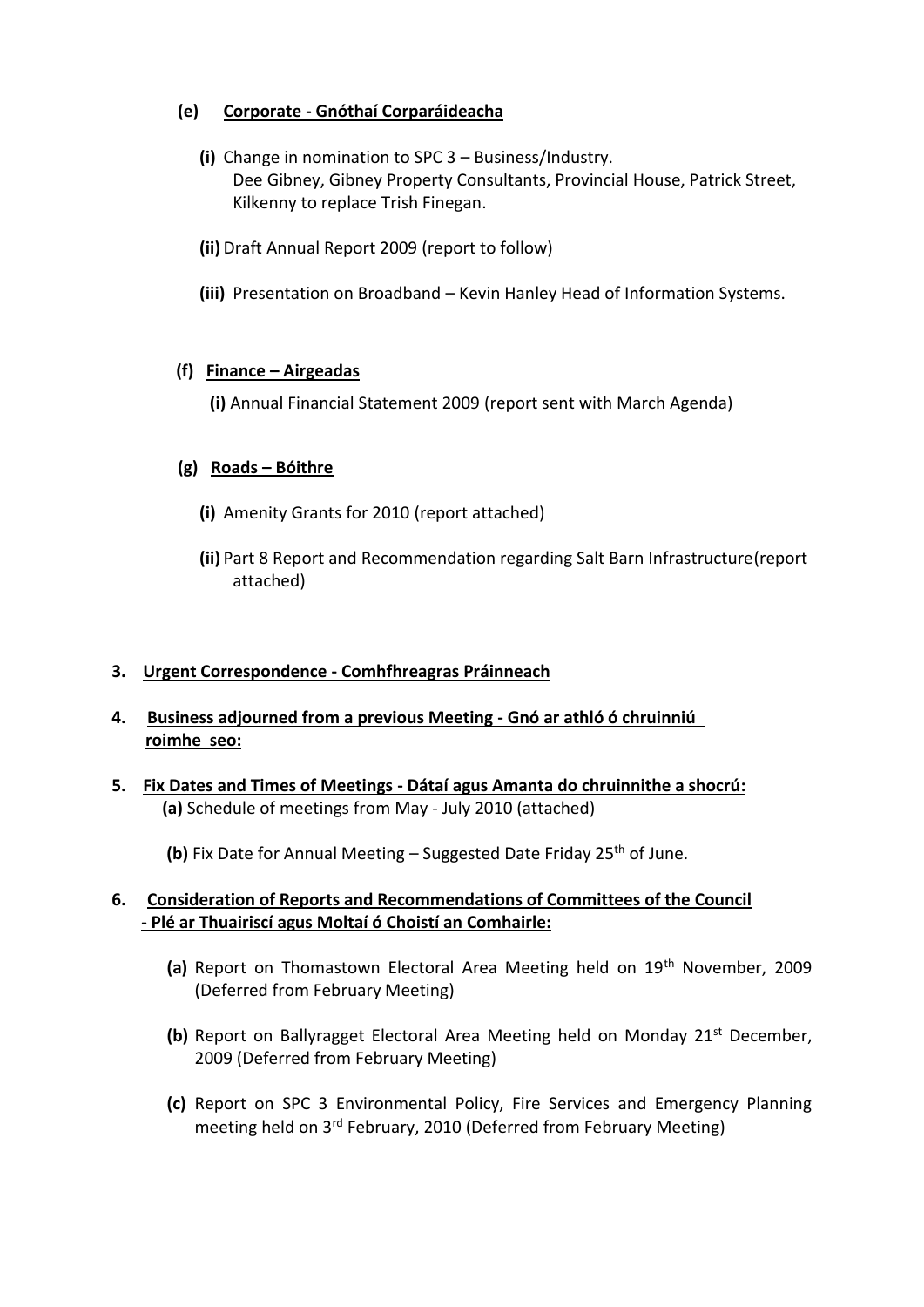- **(d)** Report on Piltown Electoral Area Meeting held on 5th February, 2010 (Deferred from February Meeting)
- **(e)** Report on Special Meeting of Forward Planning & Development Strategic Policy Committee SPC 1 held on 8th February, 2010 (Deferred from March Meeting)
- **(f)** Report of SPC 5 Arts, Culture, Heritage, Tourism and Education Meeting held on 11<sup>th</sup> February, 2010 (Deferred from March Meeting)
- **(g)** Report on Thomastown Electoral Area Meeting held on 24<sup>th</sup> February, 2010 (Deferred from March Meeting)
- **(h)** Report on Kilkenny Electoral Area Meeting held on 8th February, 2010 (Deferred from April Meeting)
- **(i)** Report on Strategic Policy Committee 2 Meeting held on 31st March, 2010 (Deferred from April Meeting)
- **(j)** Report on SPC 3 Environmental Policy, Fire Services and Emergency Planning Meeting held on 7th April, 2010 (Deferred from April Meeting)
- **(k)** Report on Ballyragget Electoral Area Meeting held on 24th March, 2010 (copy of report attached)

# **7. Other Business set forth in the Notice convening the Meeting - Gnó Eile romhainn i bhFógra reachtála an Chruinnithe**

#### **8. Education & Training**

Conferences – Request for approval to attend as per circulated list. Summary of Proceedings at Conferences have been received from

| <b>Councillor</b>    | <b>Date of Conference</b>                  | <b>Title of Conference</b>      |
|----------------------|--------------------------------------------|---------------------------------|
|                      |                                            |                                 |
| Cllr. C. Long        | 4 <sup>th</sup> March                      | Kerry Environment Conference    |
| Cllr. M. H. Cavanagh | 26 <sup>th</sup> March                     | Age Friendly County Programme   |
| Cllr. T. Maher       |                                            | <b>BMW Regional Conference</b>  |
| Cllr. F. Doherty     | 21 <sup>st</sup> April                     | Climate Change and You          |
| Cllr. J. Coonan      | 23rd - 25 <sup>th</sup> April              | New EPA Guidelines<br>Single    |
|                      |                                            | Houses                          |
| Cllr. M. Fitzpatrick | 30 <sup>th</sup> April-2 <sup>nd</sup> May | the<br>Government<br>&<br>Local |
|                      |                                            | Environment                     |

# **9. Matters Arising from Minutes - Gnótha ag éirí as Miontuairiscí**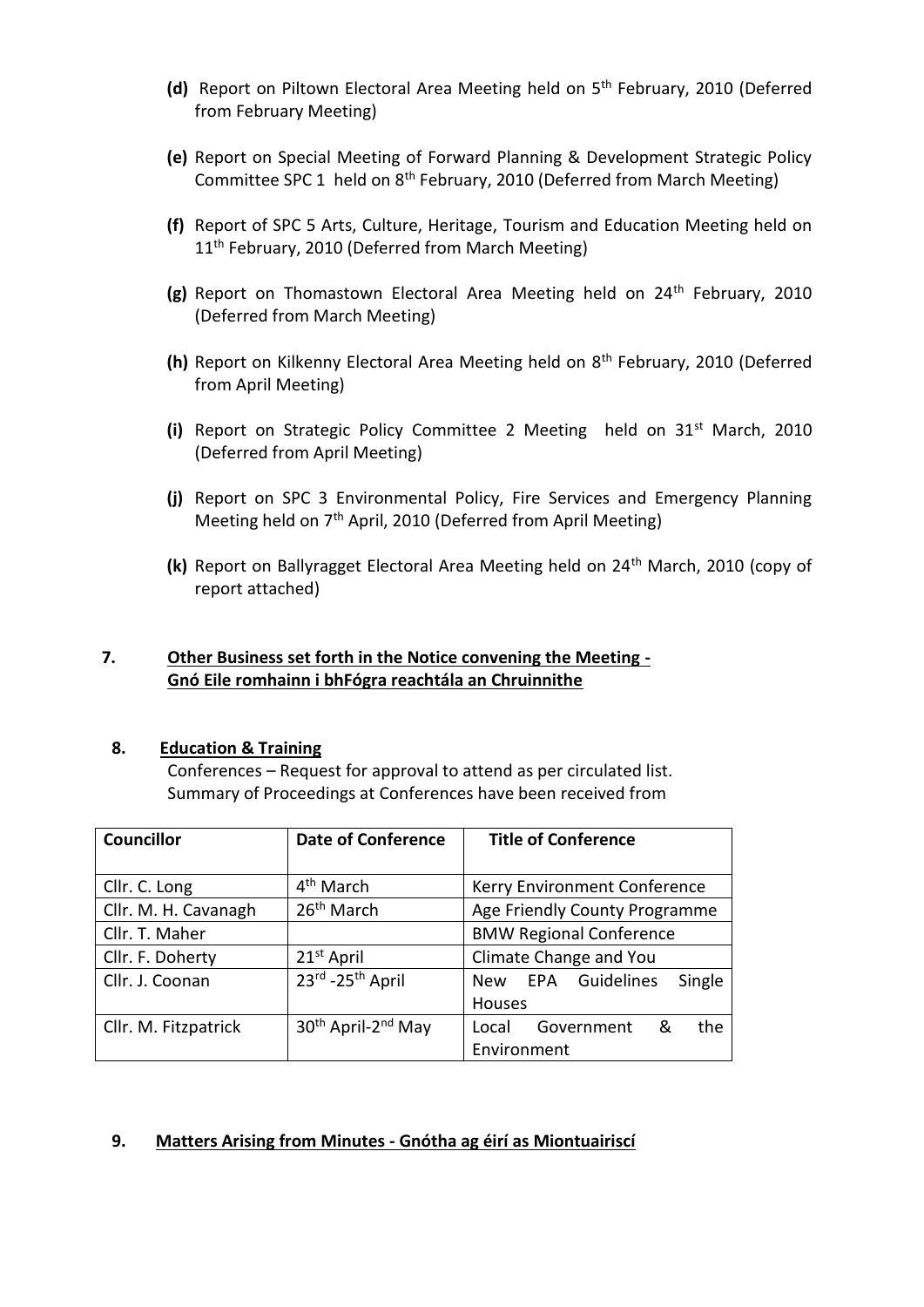#### **10. Any Other Business - Aon Ghnó Eile**

### **11. Notices of Motion - Fógraí Rúin:**

### **1(10) Cllr. Catherine Connery – Deferred from February**

"That additional funds be made available by the Department of Transport to Kilkenny County Council to deal with the consequences of the damage done to roads arising from recent severe winter weather in North Kilkenny".

### **2(10) Cllr. Catherine Connery – Deferred from February**

"That the National Roads Authority include road improvements between Durrow and Kilkenny as part of its road investment programme".

### **3(10) Cllr. John Coonan – Deferred from February**

"That Kilkenny County Council extend an invitation to Mr. Liam Keane National Planning Specialist for Addiction Services with the HSE to address the Local Authority".

### **4(10) Cllrs. Cora Long & Eamon Aylward – Deferred from February**

"That the Minister for Communications Eamon Ryan, would examine introducing the option of making it possible to pay television licences on a quarterly or half yearly basis similar to the situation that pertains for car tax as the licence fee is now  $£180$ for the year which is causing financial hardship for people".

- **6(10) Cllrs. Ann Phelan, Marie Fitzpatrick, Maurice Shortall, Tomas Breathnach and Michael O' Brien. Deferred from March Meeting**  "That Kilkenny County Council calls on the Minister for the Environment & Local Government to properly fund the Radon Gas issue as a matter of urgency".
- **7(10) Cllrs. Tomas Breathnach, Ann Phelan, Marie Fitzpatrick, Maurice Shortall and Michael O' Brien. Deferred from March Meeting**

"Kilkenny County Council should write to the Minister of the Environment, Heritage and Local Government to seek an increase in the rate of grant assistance per household for group sewerage schemes to a minimum of €6,000 in order to make the cost of such schemes more affordable to householders and in the interest of the protection of groundwater and other environmental considerations".

# **8(10) Cllrs. Fidelis Doherty & Martin Brett**

"That Kilkenny County Council contact persons holding either a 3 year or a 10 year full driving licence when the expiry date is approaching in order to allow them to process their renewal application before the expiry date is reached".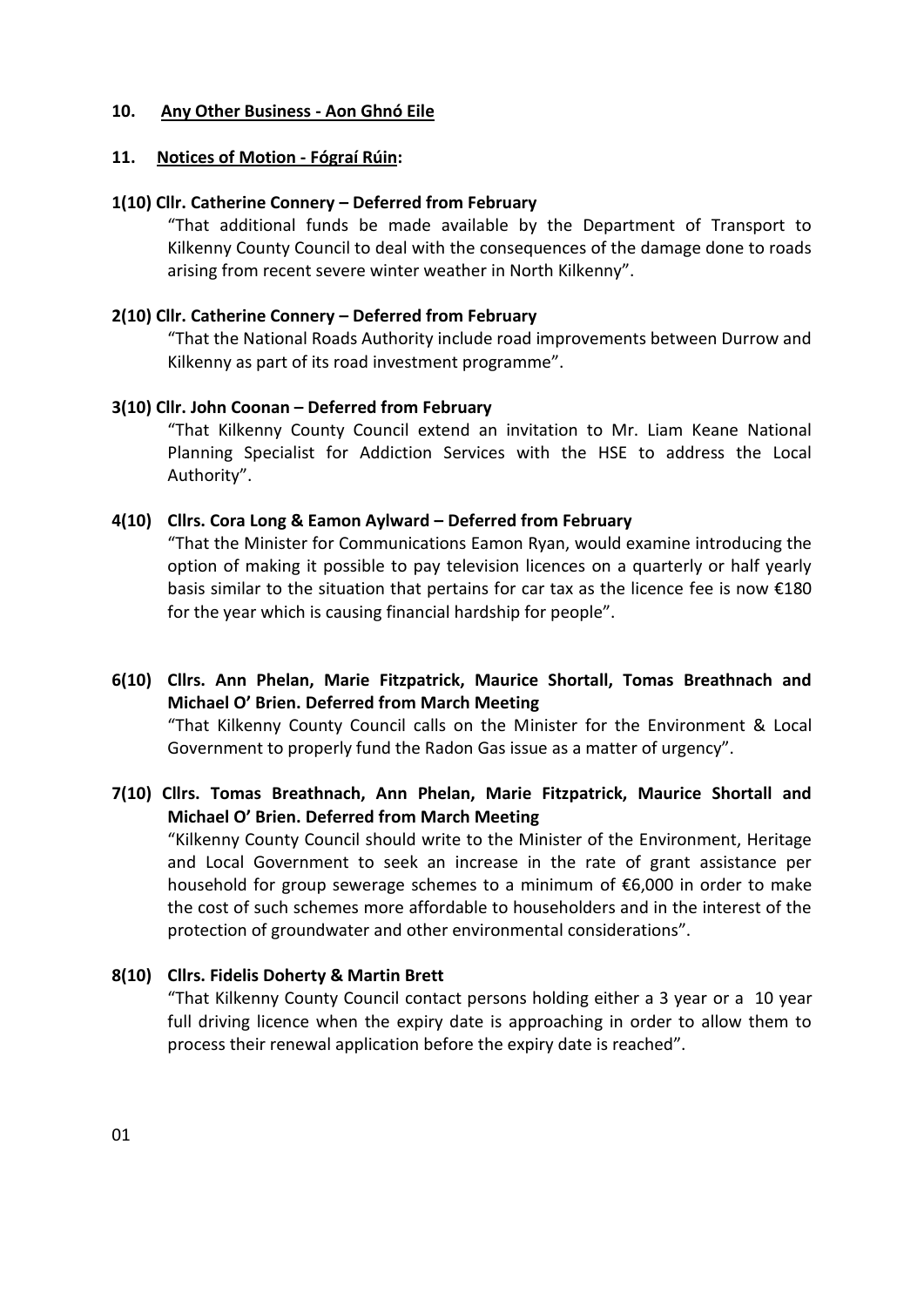# **12. Notices of Motion from other local authorities seeking support of Kilkenny County Council County Council - Fógraí i dtaobh Rúin ó Údaráis Áitiúla eile ag lorg tacaíochta ó Chomhairle Chontae Chill Chainnigh:**

### **1(10) Monaghan Town Council – 12th January, 2010**

"In light of the continuing decrease in monthly residential rents in the private sector, that this Council write to the Minister John Gormley, Department of Environment and Local Government seeking similar decreases to rents imposed by Local Authorities to their tenants and that the reduction in revenue to the Council is subvented through the Local Government Fund allocation to each Council".

# **2(10) Limerick Council Council – 13th January, 2010**

"That, Limerick County Council requests the Minister for the Environment, Heritage and Local Government to reverse the decision to give the National Roads Authority the management of regional and local roads investment".

# **3(10) Killarney Town Council – 15th January, 2010**

"That Killarney Town Council calls on the Minister for Enterprise and Employment to ensure the retention of the minimum wage"

#### **4(10) Limerick County Council – 19th January, 2010**

"That Limerick County Council calls upon the Government to allow persons in co. Limerick flooded in August 2008 become eligible for consideration for compensation in the recently allowed scheme; that the Government establish under statute a single competent authority to manage and maintain the country's waterways; that an adequate maintenance schedule for every river and stream in the country be developed; and that the State revoke planning permissions granted for developments not yet commenced on flood plains".

#### **5(10) Limerick County Council – 19th January, 2010**

"That, Limerick County Council calls on the Minister for the Environment, Heritage and Local Government to nominate one agency to take control of our rivers nationally; that the agency would identify a time of the year for local authorities, landowners, communities and other organisations to clean and dredge the river banks, beds, and bridges; and that this motion be circulated to all other authorities for support".

### **6(10) Limerick County Council – 19th January, 2010**

"That, Limerick County Council requests the Minister for the Environment, Heritage and Local Government to lift the embargo on the employment of outdoor staff in order to protect the investment in the county road network".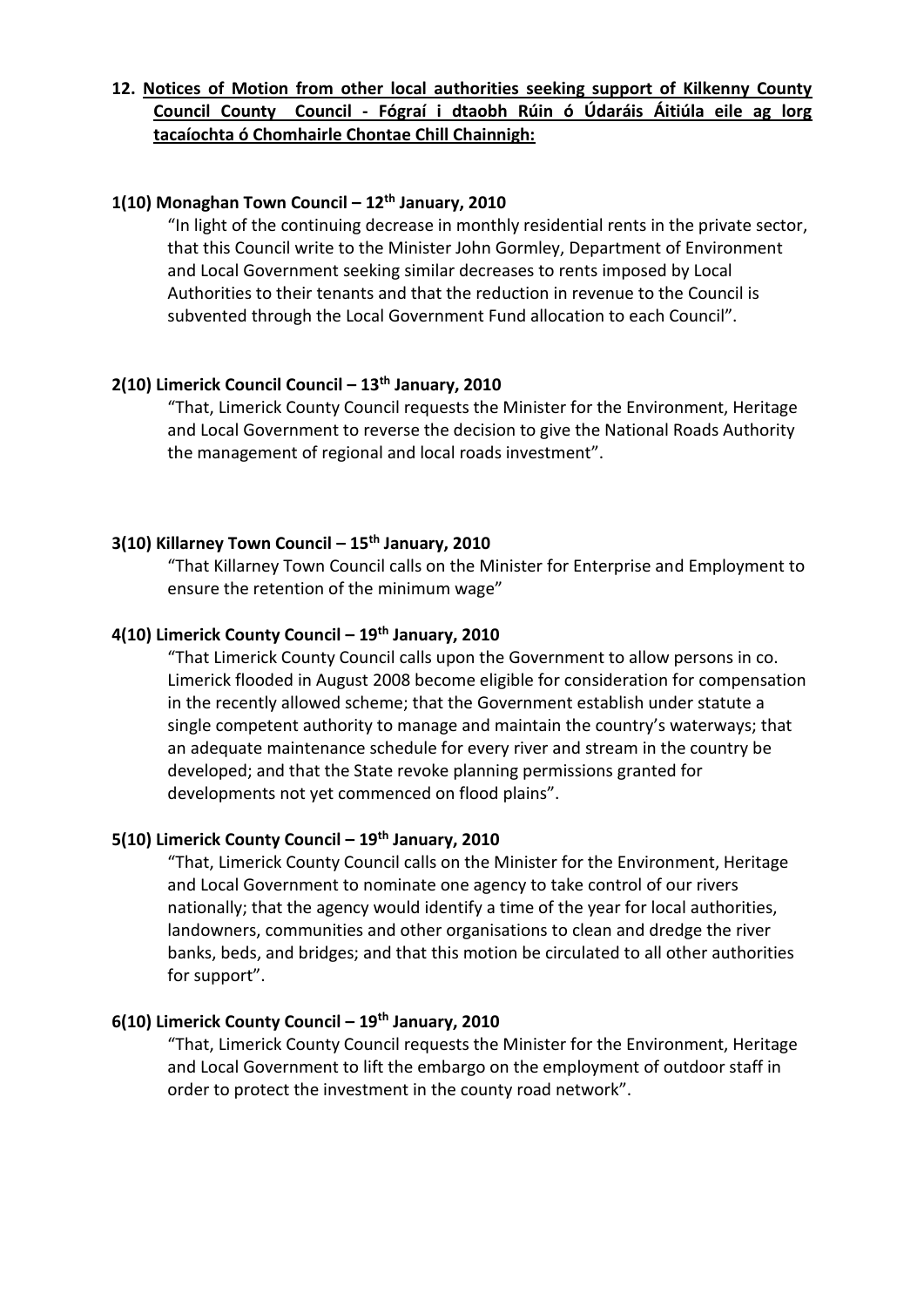#### **7(10) Galway County Council – 28th January, 2010**

"That Galway County Council initiates an alliance of all Local Authorities to lobby the Minister for Transport for additional funding to properly address the condition of our roads".

### **8(10) Limerick County Council – 3 rd February, 2010**

"That Limerick County Council calls upon the Government to establish a Shannon River Basin Authority".

### **9(10) Wicklow Town Council – 3 rd February, 2010**

 "Wicklow Town Council write to the following Ministers, requesting that they immediately review the legislation and bring forward proposals to ban "Head Candy Shops". There are serious concerns with regard to the potential effects of the product sold in these shops. This is an issue of national concern and one that has serious consequences for families all over the country. Further, that we circulate this resolution to all Town Councils and request that they also write to the relevant Ministers on this very important matter".

# **10(10) Carrick on Suir Town Council – 10th February, 2010**

"That this Council calls on the Minister for Justice to introduce as a matter of urgency legislation to regulate the "Head Shop" industry in Ireland and to make provisions to control all products being sold by these outlets".

#### **11(10) Donegal County Council – 15th February, 2010**

That the Minister for Environment, Heritage and Local Government be requested to review and revise current arrangements for the funding and operation of the Coroner's Services".

### **12(10) Carlow County Council – 17th February, 2010**

"That Carlow County Council calls on the Minister for Environment and Local Government to change the basis on which commercial rates are calculated so that location of premises, size of premises and most importantly ability to pay are factors used when calculating the amount of money owing".

# **13(10) Tipperary Town Council – 25th February, 2010**

"That this Council call on Transport Minister Noel Dempsey and Environment Minister John Gormley to reverse their decision not to provide emergency funding to repair roads damaged by recent bad weather. That this motion be circulated to all town and County Council".

# **14(10) Ennis Town Council – 25th February, 2010**

"That Ennis Town Council request Health Minister Mary Harney and Justice Minister Dermot Aherne immediately put a framework in place to regulate the operation of Headshops".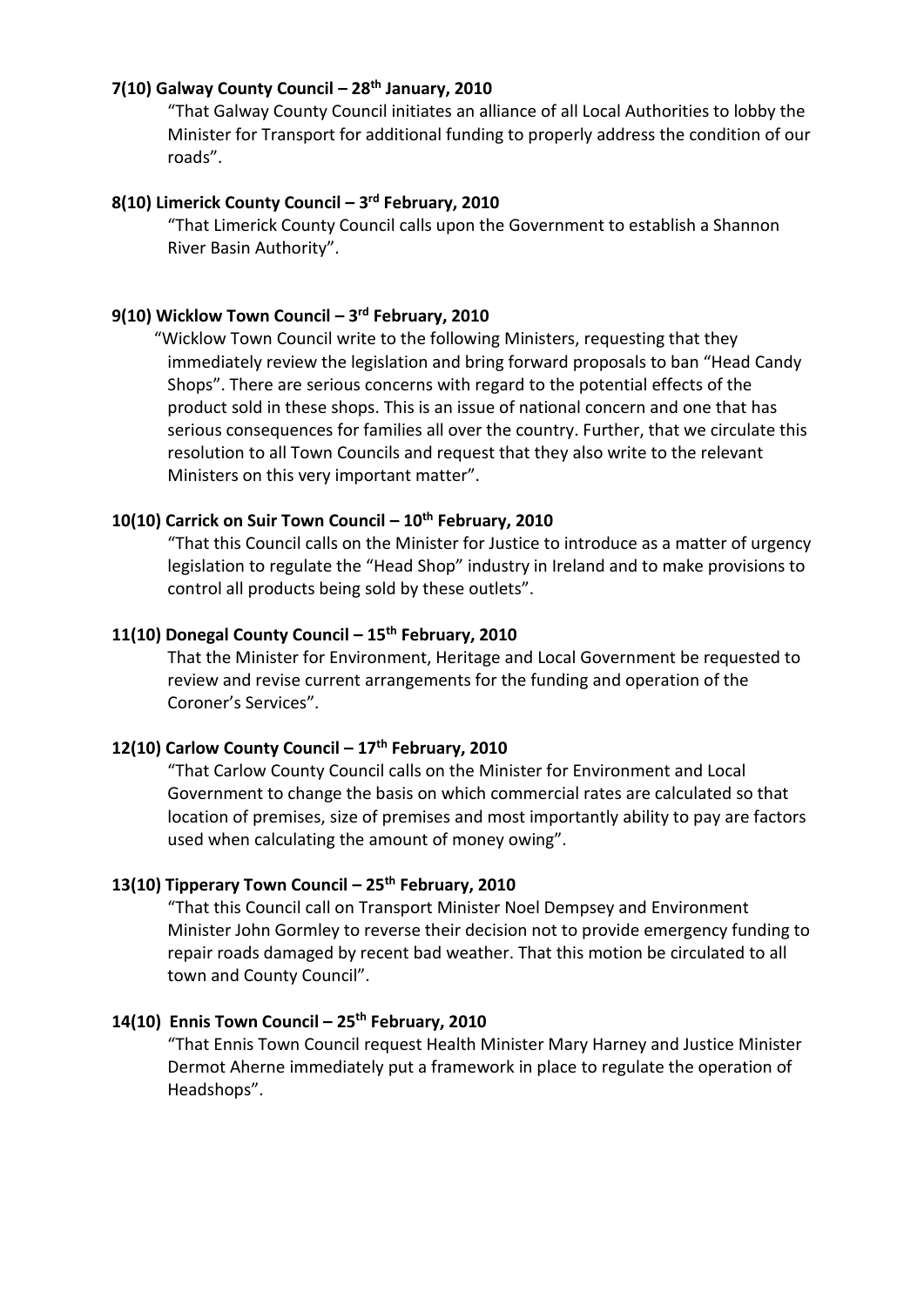### **15(10) Tipperary Town Council – 1 st March, 2010**

"That this Council, write to the Minister for Health calling on her to instruct the H.S.E not to proceed with the downgrading and possible closure of South Tipperary General Hospital as this decision will have a huge effect ton people's health and peace of mind in the County of Tipperary".

### **16(10) Sligo Borough Council – 2 nd March, 2010**

"That Sligo Borough Council support the measures contained in the proposals forwarded to the Minister for Finance Mr. Brian Lenihan in August 2009 to prevent any unwarranted repossessions of family homes in the state by Financial Institutions. It is important that legislative changes are made as soon as possible in advance of the full impact of the decline in the Irish Economy on individual family homeowners and mortgagees".

#### **17(10) Sligo Borough Council – 2 nd March, 2010**

"That Sligo Borough Council calls on the Minister for Finance Brian Lenihan to introduce a NAMA Style Scheme for the 44,000 plus households facing serious arrears in meeting their mortgage payments. This scheme to include a provision for writing off or forgiving borrowers a slice of their home loans, to bring them more in line with current market values of their homes. This motion to be circulated to all Local Authorities".

#### **18(10) Kildare County Council – 4 th March, 2010**

"This Council calls on the Government to abandon the policy of leasing houses for social housing rather than buying them and that where the Council is buying a number of homes in a development that they be scattered randomly throughout the development rather than clustered together".

#### **19(10) South Tipperary County Council – 5 th March, 2010**

"That South Tipperary County Council requests the Minister for Health and Children, Ms. Mary Harney, T.D., to reverse the H.S.E.'s decision to centralise all medical card processing to the PCRS Offices in Dublin".

#### **20(10) Balbriggan Town Council – 5 th March, 2010**

"Balbriggan Town Council call on the Minister for Education not to cut back on the number of Special Needs Assistants in our schools".

## **21(10) Donegal County Council – 11th March, 2010**

"That Donegal County Council discuss the need to reduce or indeed abolish water charges on community, voluntary and churches in this County".

### **22(10) Clonmel Borough Council – 23rd March, 2010**

"That Clonmel Borough Council calls on the Minister for Education and Science to immediately reverse the shocking decision to reduce the number of "SPECIAL NEEDS ASSISTANTS" providing an invaluable service to children in our Education System, and furthermore that this motion be forwarded to all other Local Authorities".

"That Clonmel Borough Council request the Minister for Justice, Equlity, & Law Reform to introduce Legislation to ban or control the sale of dangerous subsistence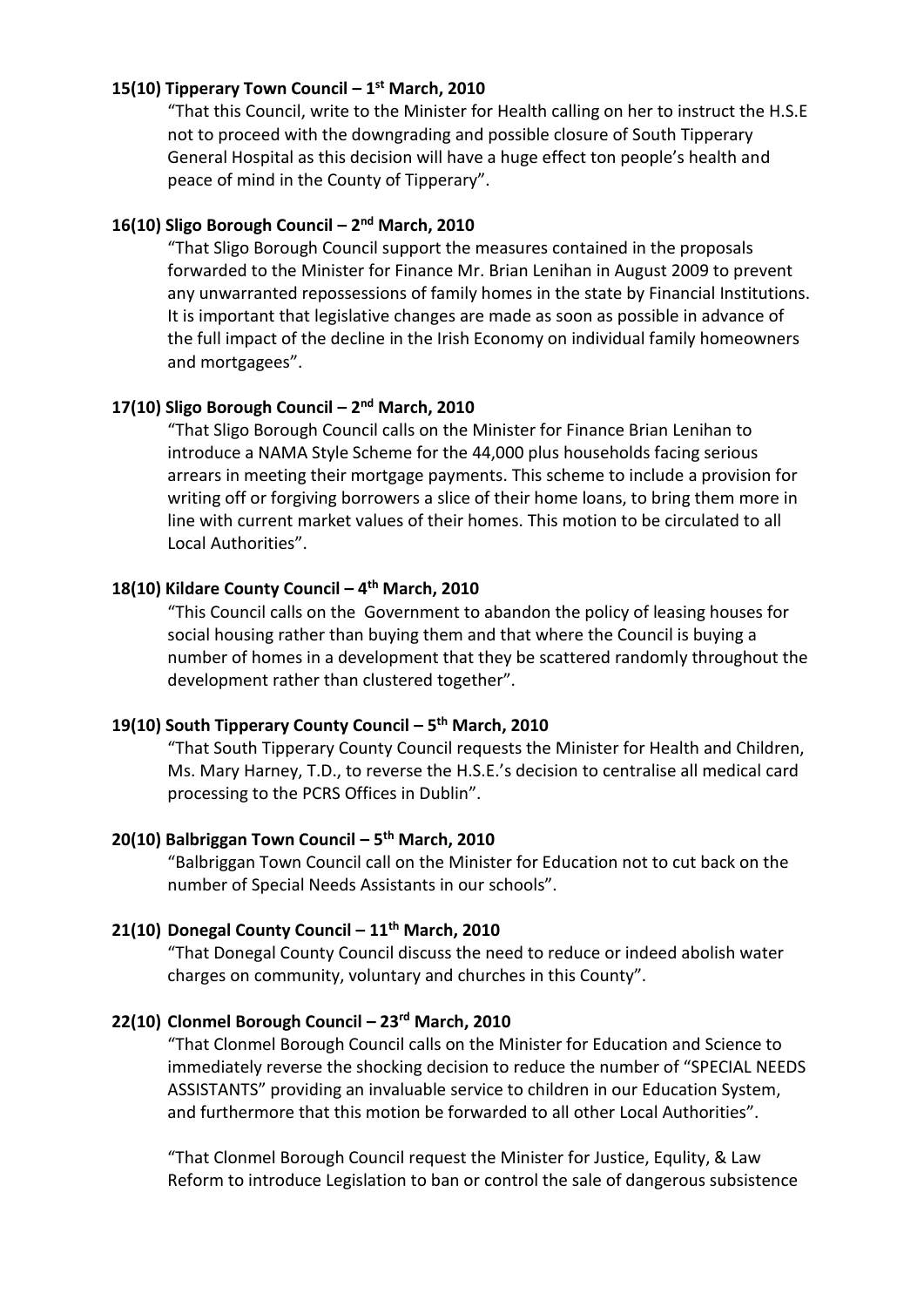from Head Shops throughout the 26 Counties. New laws are urgently needed to cover the sale of dangerous substances from Head Shops".

"That Clonmel Borough Council requests the Minister for Health and Children, Mary Harney, T.D., to reverse the HSE decision to centralise all Medical Card processing, to the PCRS Offices in Dublin. This proposed transfer will result in a total melt down of medical card processing and will restrict the number of medical cards issued".

# **23(10) Waterford City Council – 23rd March, 2010**

"Waterford City Council notes:-

- The proliferation of "Head Shops" across the state and their availability locally.
- The concern of parents, health professionals and drug awareness workers about the availability and the chemical composition of the products on sale.
- The dishonest way products for sale in these shops are marketed and sold and calls for:-
	- Urgent Government intervention to provide a regulatory framework for this industry.
	- EU and National legislation to deal with the marketing, advertising and packaging of products in this area.
	- Increased funding for community based drug education programmes.

### **24(10) Waterford City Council – 23rd March 2010**

"That Waterford City Council writes to the Health Service Executive to urge the implementation of the Comhairle na nOspideal's (2003) recommendation on the appointment of four dermatologists for the South East Region together with ancillary staff and facilities".

#### **25(10) Limerick County Council – 7 th April 2010**

"That, Limerick County Council calls on the Minister for the Environment, Heritage and Local Government, John Gormley, T.D., to defer the carbon tax which is due to come into effect on 1<sup>st</sup> May 2010, until the economy improves".

#### **26(10) Donegal County Council – 14th April, 2010**

"Recognising that the recent decision to ban certain substances sold in "Head Shops" is welcome, Donegal County Council calls on the government to bring legislation to ban all "Head Shops" and the sale of all psychoactive drugs associated with them".

### **27(10) Carlow County Council – 15th April, 2010**

"That we the members of Carlow County Council call on the Minister for Finance and the Government to reverse the Carbon Tax announced in last December's budget".